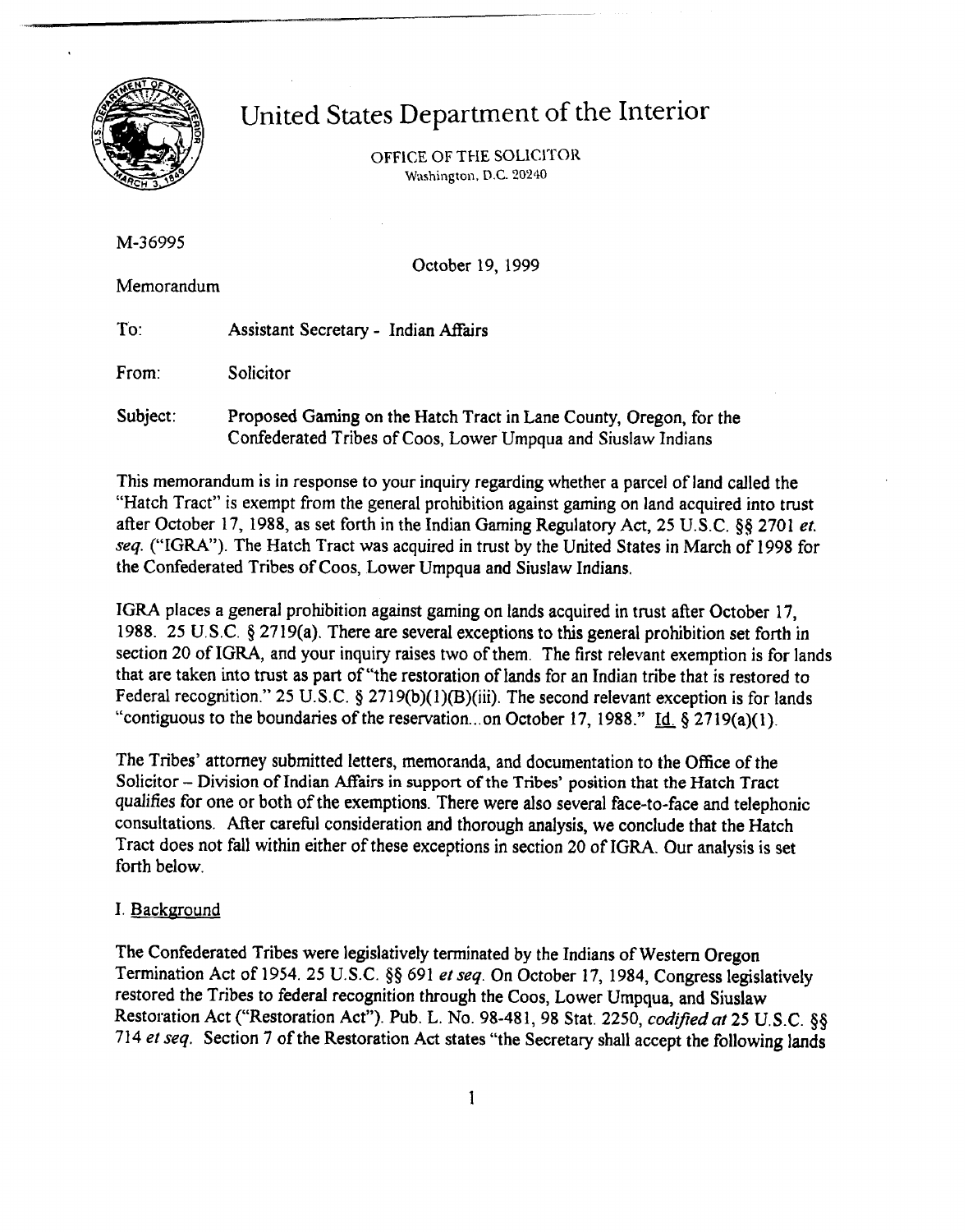in trust for the tribe as a reservation" and lists two parcels of land in Coos County, Oregon, and one parcel in Curry County, Oregon. 98 Stat. at 2253. The Hatch Tract is not one of the listed parcels.

On October 14, 1998, Congress amended the Restoration Act through a technical corrections bill. Pub. L. No. 105-256. This bill added a parcel of land known as the Peterman Tract to section 7. Id. 8 5. The Peterman Tract is a driveway which leads to an Indian cemetery.

The Hatch Tract is a parcel of land contiguous to the Peterman Tract. It was taken into trust by the United States pursuant to the Secretary of the Interior's discretionary authority under 25 U.S.C. *5* 465 and 25 C.F.R. Part 151 on behalf of the Confederated Tribes in March of 1998. The Tract has cultural and historical significance for the Confederated Tribes. Although it appears economic development on the Hatch Tract may have been mentioned during the administrative acquisition process, the Tribes' attorney stated in a letter to the Office of the Solicitor that at no time relevant to the trust acquisition did the Tribes have any plans to introduce gaming under IGRA on the Hatch Tract. Letter from Dennis Whittlesey, tribal attorney, to Stan Speaks, BIA, Portland **Area** Director (March **23,** 1998) (hereafter, Whittlesey Letter).

#### **11.** Restored Lands under Section 20 of IGRA

Lands that are taken into trust as part of the "restoration of lands for an Indian tribe that is restored to Federal recognition" are exempt from the prohibition against gaming on lands acquired into trust after October 17, 1988. 25 U.S.C. **5** 2719(b)(l)(B)(iii). There is a two-pronged analysis to the "restored" exception in section 20(b)(1)(B)(iii). First, the tribe must be "restored" within the meaning of IGRA. Second, the land to be acquired must be "restored" within the meaning of IGRA.

The Confederated Tribes are a "restored" tribe within the meaning of section 20. The Coos, Lower Umpqua, and Suislaw Restoration Act of October 17,1984, states:

> Federal recognition is hereby extended to the Tribe, and all its members shall be eligible for all Federal services **and** benefits furnished to federally recognized tribes.

25 U.S.C.  $\S$  714a(a). The Restoration Act further states:

[A111 rights and privileges of the Tribe and of members of the Tribe under any Federal treaty, Executive order, agreement or statute, or under any authority, which were diminished or lost under the Act of August 13, 1954 (25 U.S.C.  $\frac{601}{100}$  et seq.) [the Western Oregon] Termination Act], are hereby restored and the provisions of that Act are inapplicable to the Tribe and to members of the Tribe upon passage of this Act.

- Id. **7** 14a(b). These sections leave no doubt that the Confederated Tribes are a restored tribe within the meaning of section 20. See Opinion on Pokagon Band of Potowatomi 5-7 (September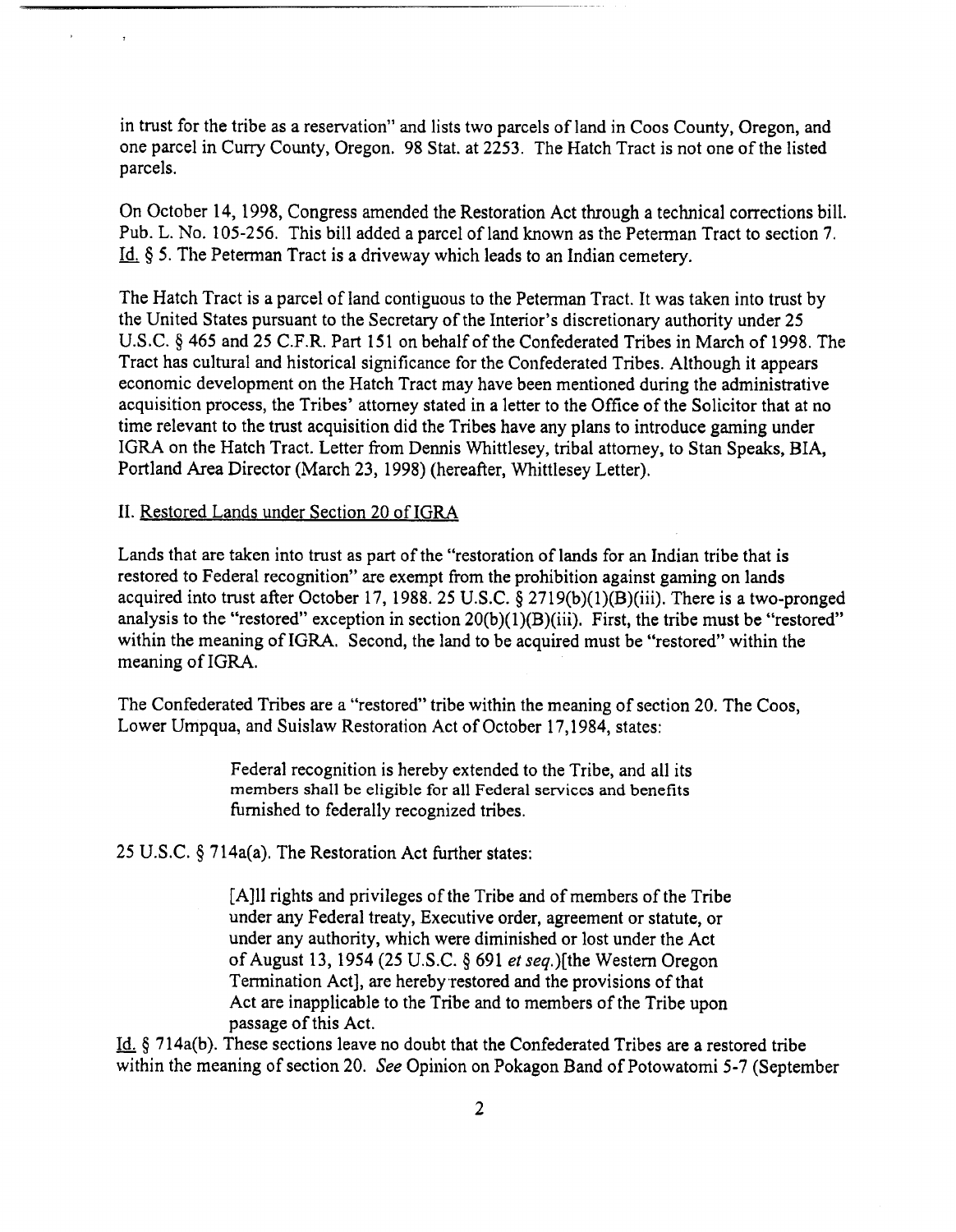19, 1997) (hereafter, Pokagon Opinion). The next question is whether the Hatch Tract is restored land.

The Confederated Tribes argue that the Hatch Tract is restored lands for the purposes of section 20 of IGRA because it has historically been owned and occupied by tribal members. The Tract is described as being originally deeded to a tribal ancestor as a public domain allotment and, up until a few years ago, was owned by the heirs of the ancestor/allottee and was occupied by a tribal member. The Hatch Tract is of particular importance to the Tribes because it is the site of a former Siuslaw village and is adjacent to an important Indian cemetery which contains the remains of tribal ancestors. Whittlesey Letter. The Tract apparently has never been on the Oregon or Lane County tax rolls. Id.

Assuming all of this information is true, it is our opinion that the Hatch Tract is not "restored land" for the purposes of IGRA. Prior ownership of a parcel of land by the Tribe or a member is not sufficient by itself to qualify the land as "restored." The cultural, historical or traditional significance of the particular parcel also is not sufficient in and of itself to meet the "restored lands" exception in section 20.

We believe that "restored lands" under section  $20(b)(1)(B)(iii)$  include only those lands that are available to a restored tribe as part of its restoration to federal recognition. The statute that restores the Tribe's Federal recognition status must also provide for the restoration of land, and the particular parcel in question must fall within the terms of the land restoration provision.' Here, the Confederated Tribes were restored to Federal recognition pursuant to their Restoration Act of 1984 and Congress specifically described the parcels to be acquired. The only lands which constitute "restored" lands for the Confederated Tribes are those parcels in section **7.** 

This conclusion is consistent with the Department's analysis in previous determinations. For example, we have determined that the particular land proposed by the Pokagon Band of Potowatomi for trust acquisition was "restored land" for purposes of IGRA because: 1) it fell within the ten counties described in the Pokagon Band's Restoration Act as its "service area" that had been ceded to the U.S. by treaty; and **2)** the Restoration Act mandated that the Secretary acquire trust **land.** *See* Pokagon Opinion at 7.

Congress enacted the Pokagon Band's Restoration Act in 1994. Pub. L. No. 103-323, 108 Stat. 2152, *codzfzed* at 25 **U.S.C. \$8** 1300j - j-8. It provides:

> The Secretary shall acquire real property for the Band. Any such real property shall be taken by the Secretary in the name of the United States in trust for the benefit of the Band and shall become part of the Band's reservation."

' We offer no opinion in this memorandum as to whether a tribe can be restored or whether lands can be restored to a tribe within the meaning of IGRA by judicial decree or stipulation as opposed to Congressional action.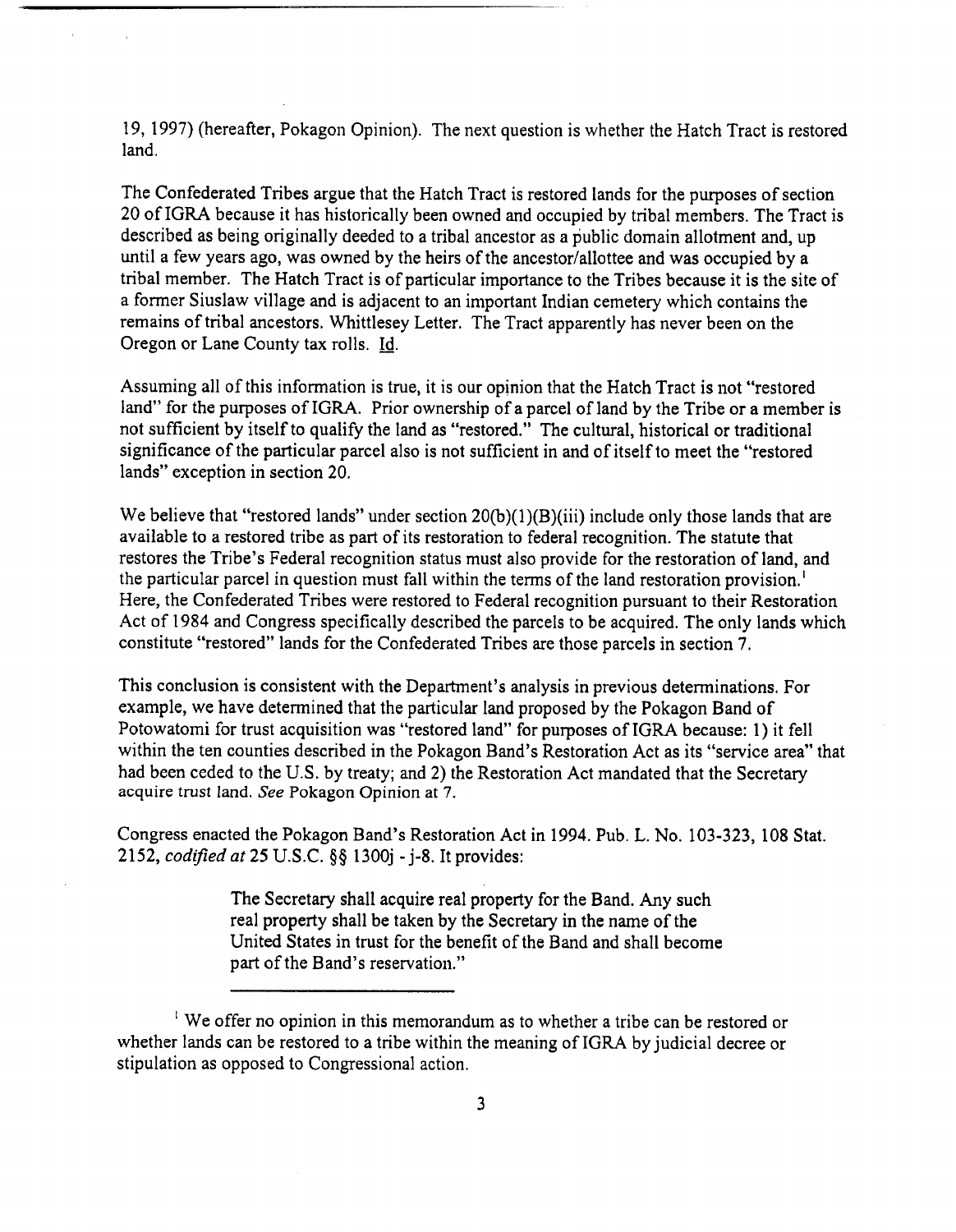25 U.S.C. \$ 1300j-5. This section provides no direction as to which lands are to be considered restored when acquired on behalf of the Band. Therefore, we looked to other provisions in the Restoration Act for guidance as to which lands should be considered restored under section 20 of IGRA. Pursuant to numerous treaties, tribal lands were ceded to the United States. *See* **id.** § 1300j(l). These ceded lands included 10 counties in Michigan and Indiana that were defined in the Restoration Act as the Pokagon Band's service area.  $Id. \S$  1300 $i$ -6. The opinion concludes, "[slince the lands proposed for acquisition lie within this ten county area [identified by Congress as the Tribe's "service area"] and are thus part of the temtory the Bands' predecessors ceded to the U.S ... the proposed acquisitions pursuant to the Restoration Act are properly characterized as 'restored' lands" under section 20(b)(l)(B)(iii) of IGRA. Pokagon Opinion at 7-8; see **id.** at **2, fn**  2.

The Tribes argue that the Department should use the dictionary definition of "restored" in construing the meaning of this exception in section 20. Webster's Ninth New Collegiate Dictionary defines "restored" to mean, in pertinent part, "to put again in possession of something." When Congress does not specify or provide guidance on what lands should be considered restored, the dictionary definition referring to previous possession can be one of the tools, along with other provisions of the restoration act, to determine Congressional intent. We applied this analytical framework in the Pokagon Opinion to conclude that the land in question fell within the Band's Congressionally designated 10 county service area, which was **part** of the territory ceded to the **U.S.** in earlier treaties and was properly characterized as "restored land" under IGRA. When Congress specifies or provides concrete guidance as to what lands are to be restored pursuant to the restoration act, they qualify as "restored lands" under section 20 regardless of the dictionary definition. *See, e.g.,* Little Traverse Bay Bands of Odawa Indians Restoration Act, 25 U.S.C. \$ 1300k-4; Confederated Tribes of Siletz Indians of Oregon Reservation Act, Pub. L. No. 96-340, section 2; Confederated Tribes of the Grand Ronde Community of Oregon Reservation Act, Pub. L. No. 100-425, section l(c).

In Little Traverse Bay Bands of Odawa Indians (LTBB), the Associate Solicitor - Division of Indian Affairs determined that a certain parcel of land was considered "restored" because it fell within the land acquisition provision in the Reaffirmation Act. Memorandum from Associate Solicitor - Indian Affairs to Deputy Commissioner for Indian Affairs 7 (November 12, 1997) (hereafter, LTBB Opinion). In the Reaffirmation Act, Congress directed the Secretary to accept into tmst land located in Emrnet and Charlevoix counties for the benefit of the Band. 25 U.S.C.  $\S$  1300k-4(a). The opinion concluded that "[a]ny lands to be acquired that lie within the 1836 ceded area, the 1855 Treaty area, or are *otherwise located within* Eminet or Charlevoix counties, Michigan, are properly characterized as "restored" lands." LTBB Opinion at **7** (emphasis added).<sup>2</sup>

<sup>&</sup>lt;sup>2</sup>The quoted passage from the LTBB memorandum is somewhat ambiguous. It could be read to mean that lands can qualify as "restored" if they fall within the 1836 ceded area or the 1855 Treaty area or within Emmet or Charlevoix counties. Or it could be read to mean that lands can qualify as "restored" only if they fall within the two counties, areas which happen to significantly overlap with the 1836 and 1855 ceded lands, as identified in the Restoration Act. A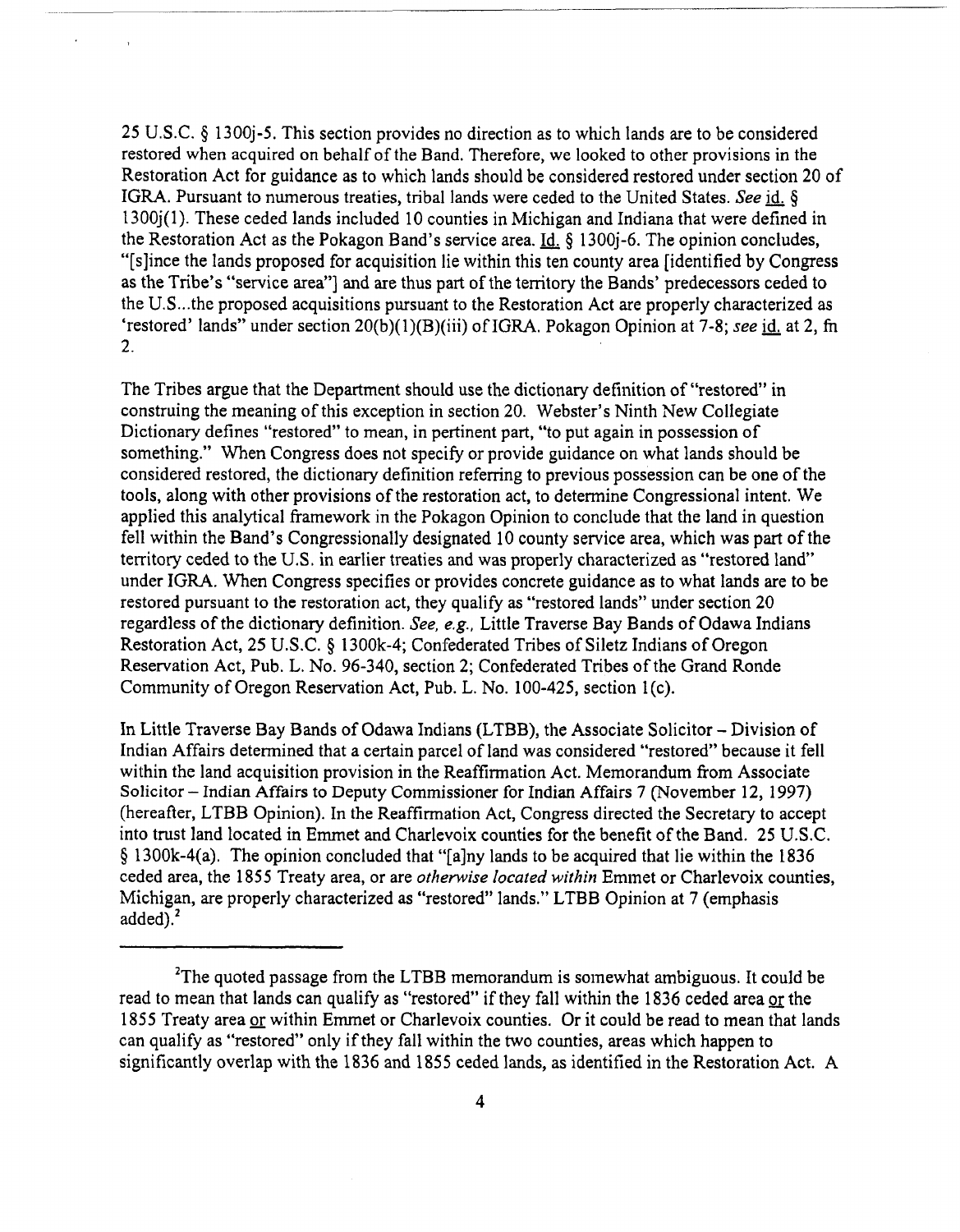In sum, lands qualify as "restored" lands under section  $20(b)(1)(B)(iii)$  of IGRA if they fall within the land acquisition provisions as set forth by Congress in a tribe's Restoration Act. If Congress does not provide specific direction as to the geographic location, acreage or other description, the dictionary definition of "restored" may be used along with other Congressional direction to ascertain what lands qualify as "restored." For the Confederated Tribes, however, Congress was very clear in the Restoration Act as to what particular parcels qualify as restored. See 25 U.S.C. § 714e(b).

## III. Lands Contiguous to the Tribes' Reservation on October 17, 1988, under Section 20 of IGRA

The Tribes also contend that the Hatch Tract falls within the exemption for lands "contiguous to the boundaries of the reservation on October 17, 1988" because the Hatch Tract is contiguous to the Peterman Tract. 25 U.S.C. **4** 2719(a)(l). From oral discussions with the Confederated Tribes' attorney, we understand that the Tribes contend the technical conections bill which added the Peterman Tract to the Tribe's reservation relates back to the enactment date of the Restoration Act -- 1984. If the Peterman Tract was part of the reservation on October 17, 1988, any lands contiguous to it are exempted under section 20(a)(l) of IGRA.

It is our opinion that the Hatch Tract is not "contiguous to the boundaries of the reservation on October 17, 1988" within the meaning of section 20(a)(l) of IGRA because the Peterman Tract did not become part of the reservation until 1998. There is no evidence, either in the bill's text or in its legislative history, that Congress intended the 1998 technical corrections bill to relate back to 1984. Absent clear Congressional intention, statutes are presumed to operate prospectively. Landgraf v. USI Film Prods., 511 U.S. 244 (1994).

The technical correction bill states:

Section 7(b) of the Coos, Lower Umpqua, and Siuslaw Restoration Act (25 U.S.C. 714e(b)) **is amended** by **adding** at the end the following:

(4) [the Peterman Tract description].

Pub. L. No. 105-256, section 5 (emphasis added). The language is written in present tense, and is therefore of current and not retroactive effect. Statutory language is to be given its plain meaning. Chevron v. Natural Resources Defense Council, 467 U.S. 837, 842 (1984). In explaining the purpose of the technical conections bill, the House Report also used language of present intent:

> Section 5 **would add** land in Lane County, Oregon, to reservation land that is held in trust for the Confederated

recent memorandum from the Associate Solicitor -- Indian Affairs clarifies that the latter is the proper reading. Memorandum from Associate Solicitor - Indian Affairs to Director, Indian Gaming Management Staff (August 5, 1999).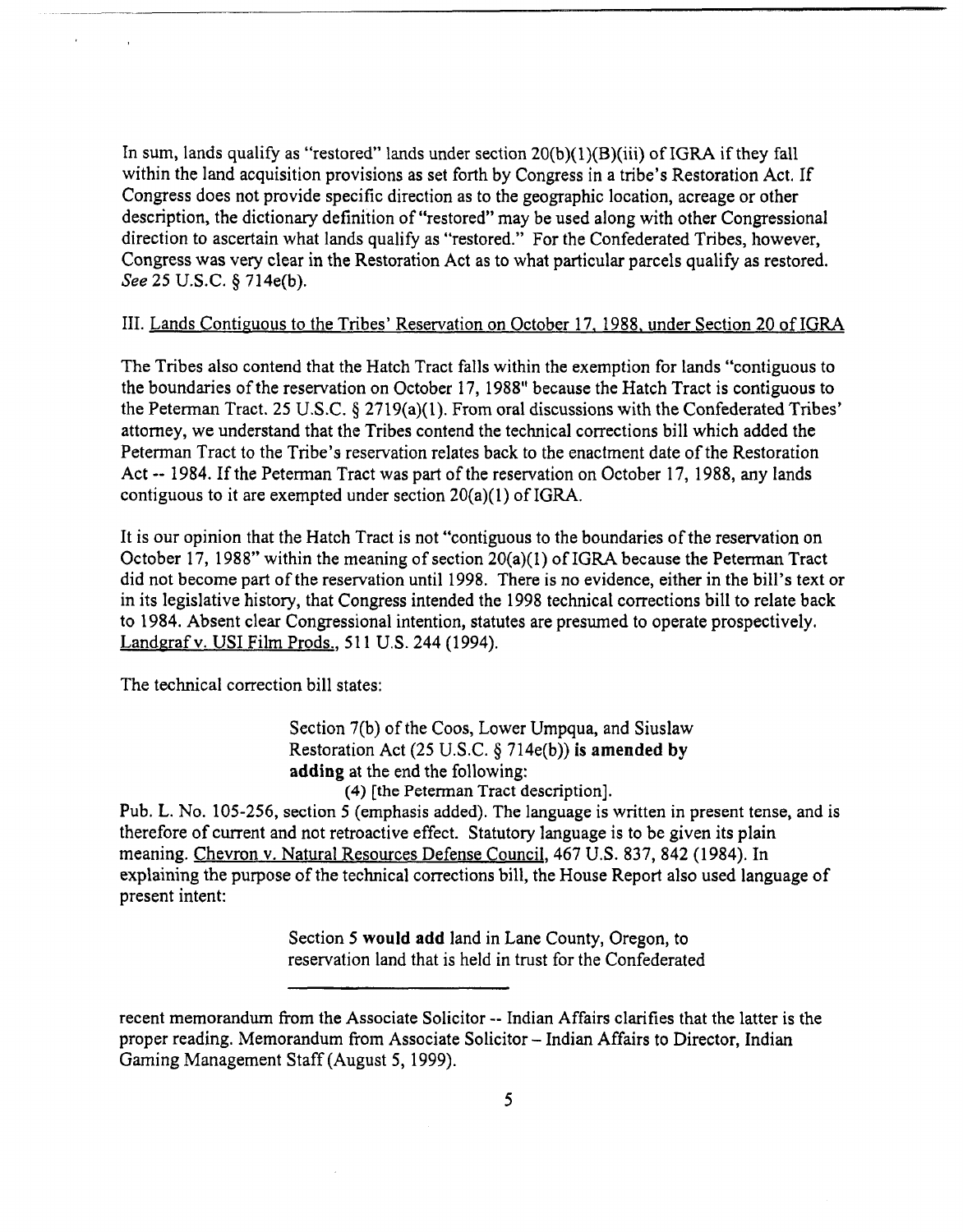## Tribes of Coos.

#### H.R. Rep. 105-733, 105th Cong., 2nd Sess. (1998) (emphasis added).

There is authority for the proposition that a technical correction bill **can** relate back to the substantive statute's enactment date when it corrects technical defects, because the bill is merely clarifying Congress' original intention. *See* Whalen v. United States, 826 F.2d 668, 670 (7th Cir. 1987); In re Chateaugav Corp., 89 F.3d 942,952-954 (2nd Cir. 1996). While the 1998 legislation was characterized by Congress as a "technical corrections" bill, the part of it that added the Peterman Tract did more than merely correct technical errors in the 1984 Restoration Act. Rather, as the legislative history clearly shows, it amended the statute substantively:

> **In addition to those technical corrections relating to typographical errors** in existing law are provisions which... add 0.062 acres of land, the driveway to an Indian cemetery, to the Coos, Lower Umpqua, and Siuslaw Tribal Reservation[.]

H.R. Rep. 105-733, 105th Cong., 2nd Sess. 1998 (emphasis added). This leaves no doubt that the provision which added the Peterrnan Tract to the Tribes' reservation does not relate back to 1984 because it does more than merely correct technical errors.

## IV. The Grand Ronde Community and Siletz Indian Tribe Determinations

The Tribes argue that two previous determinations by the Department that certain lands were excepted under section 20 of IGRA requires the Department now to conclude that the Hatch Tract is contiguous to the Peterman Tract for purposes of section 20(a)(l) of IGRA. The two determinations were for the Grande Ronde Community and the Siletz Indian Tribe.

In 1983, the Grand Ronde Community was restored to federal recognition by Congressional act. Pub. L. No. 98-165,97 Stat. 1064, **codijied** nt 25 U.S.C. **4** 713a ("Restoration Act"). The Restoration Act did **not** establish any reservation but required the development of a reservation plan. Id.  $\S$  713f. It further required that the reservation must be established by an act of Congress. Id. The reservation plan was prepared and submitted to Congress. In September 1988, Congress passed Public Law 100-425, 102 Stat. 1594 ("Reservation Act"), which established a reservation out of publicly owned timber lands in fulfilment of the Restoration Act.

On November 2,1994, Congress enacted various amendments to the Grand Ronde Reservation Act. **Pub.** L. No. 103-435, 108 Stat. 4566. One of these, section 2(a), added a new parcel commonly called the Forest Site. Subsequently, the Department determined that acquisition of the Forest Site into trust fell within the "restored lands" exception in section 20 of IGRA, because it fell within the land restoration provisions of the Grand Ronde Restoration Act and subsequent Reservation Act.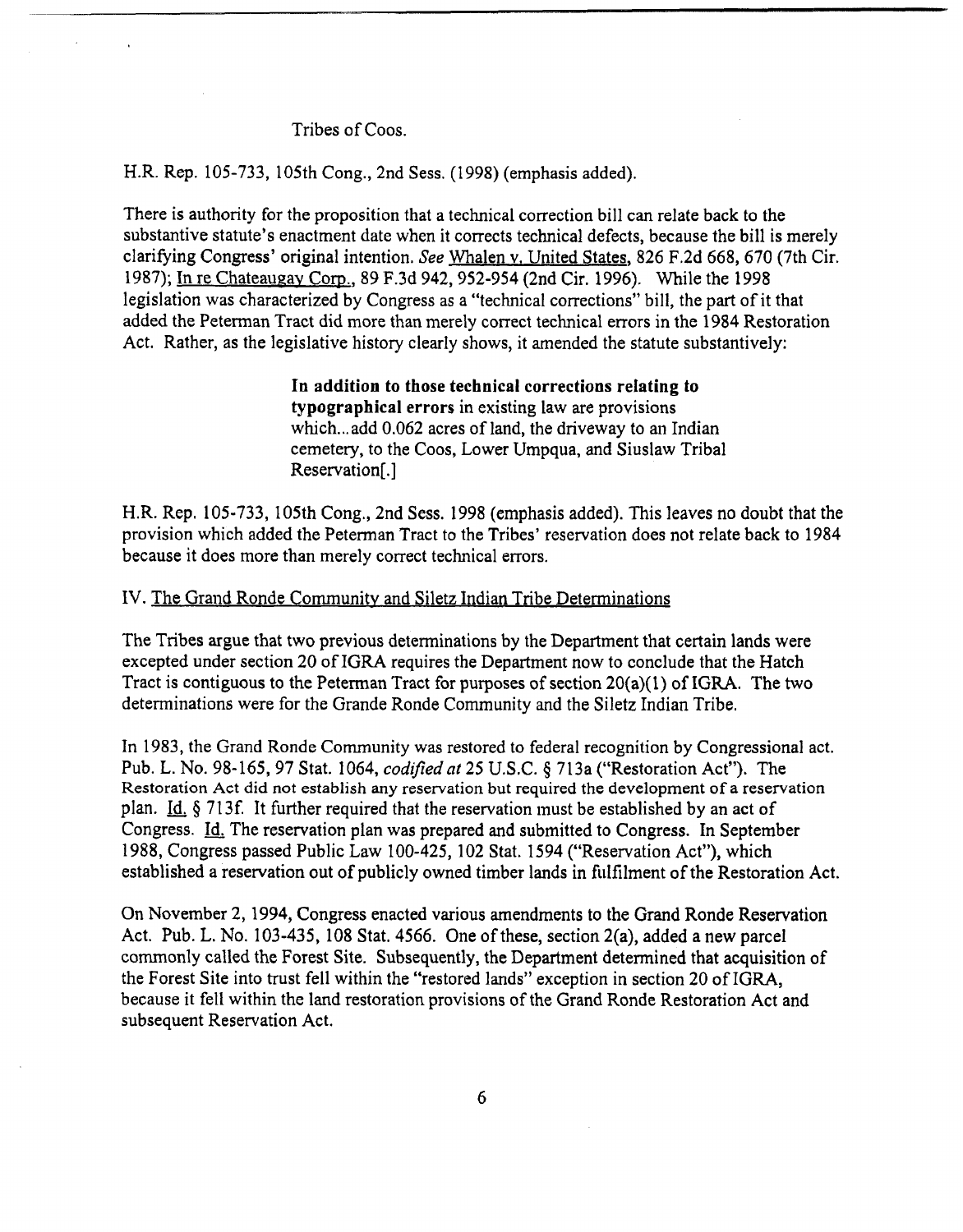The Tribes believe the Department concluded that the 1994 amendment which added the Forest Site related back to the enactment of the original Restoration Act in September 1988. This was the basis, they believe, for the Department's determination that the Forest Site was exempt from the general prohibition in section 20. Using the same reasoning, the Tribes argue that the amendment which added the Peterman Tract should relate back to the Tribes' Restoration Act of 1984.

This was not the Department's reasoning in the Grand Ronde situation. It did not conclude that the amendments related back to the original Restoration Act enactment date and therefore established a reservation before October 17, 1988. Instead, the Department determined that the 1994 amendments simply amended the land acquisition provisions in the Restoration and Reservation Acts, and consequently the Forest Site acquisition fell within the "restored lands" exception in section  $20(b)(1)(B)(iii)$ .

The Tribes make the same mistake in construing what the Department did in the Siletz Tribe's case. The Siletz Tribe **was** restored to federal recognition by Congressional action. Pub. L. No. 95-195,91 Stat. 1415, *codzfied* at 25 U.S.C. § 71 1- 71 If ("Restoration Act"). The Restoration Act provided for the creation of a reservation plan, much like the Grand Ronde Restoration Act. - Id \$ 71 1 e. Following submission of the plan, Congress established a reservation on September 4, 1980. Pub. L. No. 96-340, 94 Stat. 1072 ("Reservation Act"). On January 25, 1994, Congress enacted amendments to the Siletz Reservation Act. Pub. L. No. 103-435, 108 Stat. 4566. One of these amendments (section **3)** directed the Secretary to acquire additional parcels of land and provided that they "shall be deemed to be a restoration of land pursuant to section **7** of the Siletz Indian Tribe Restoration Act." 108 Stat. at 4568.

The Department concluded that, because the parcels in question were acquired pursuant to an explicit direction by Congress that their acquisition was a restoration of land to the Siletz Tribe, they fell within the exception in section 20(b)(lO(B)(iii). Letter from Ada Deer, Assistant Secretary - Indian Affairs, to the Honorable Delores Pigsley, Chairman, Confederated Tribes of Siletz Indians (March 14, 1995). There was no need for any analysis concerning the retroactivity of the 1994 amendments because the parcels clearly fell within the land acquisition provisions of **the Restoration and Reservation Acts.** 

The key distinction in these previous two cases from the one now before us is this: The "contiguous" exception in IGRA is time-specific. That is, the land in question must have been contiguous to the Tribes' reservation on October 17, 1988. 25 U.S.C. § 2719(a)(l). The "restored" land exception in IGRA is not time-specific.  $\underline{Id}$ ,  $\S$  2719(b)(1)(B)(iii).<sup>3</sup> Consequently, there is no need to make a determination about the retroactivity of the CongressionaI action when deciding whether a parcel is "restored lands" under IGRA. In Grand Ronde and Siletz, no

-- - -

**<sup>3</sup>**Obviously, Congress can legislate time limits in specific restoration legislation.